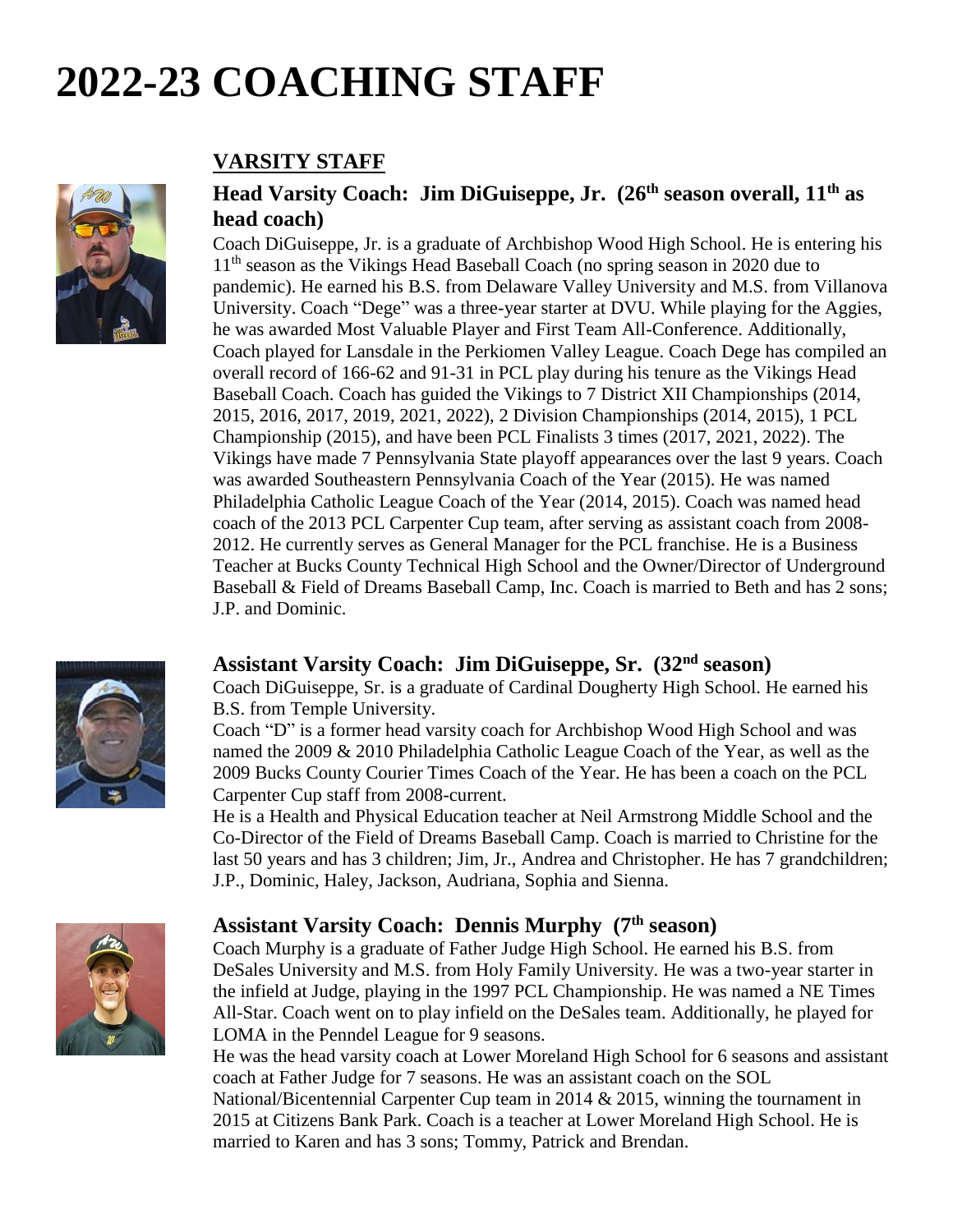# **2022-23 COACHING STAFF**



#### **Assistant Varsity Coach: Matt McAllister (7 th season)**

Coach McAllister is a graduate of Archbishop Wood High School. He earned his B.S. from West Chester University. While playing for Wood, he was a standout on the mound, in the field and at the plate. He was awarded first team All-Catholic as a pitcher and first baseman and a key member of the Vikings 2009 & 2010 Title teams. Coach "Mac" went on to be a standout collegiate pitcher at West Chester University and starting pitcher on their 2012 National Championship team. He currently plays semi-pro ball for Horsham in the Penndel League. He is an instructor at the Field of Dreams Baseball Camp and does private pitching instruction locally. He is a life-long Warminster resident. Coach is married to his high school sweetheart, Katelyn, and has a daughter, Brynlee.



#### **Assistant Varsity Coach/Underclassmen Coordinator: Eric Rohrback (6 th season)**

Coach Rohrback is a graduate of Frankford High School. In the past, he coached the Roslyn Bluehawks American Legion team and in the Philly Blue Sox organization. Currently, he coaches at Rake Baseball Academy. Coach Rohrback is a former assistant coach at Abington High School, Neumann-Goretti High School and has worked the Phillies Baseball Academy. He is an accountant. Coach is married to Katie and has 3 children; Colin, Mackenzie and Lucy.